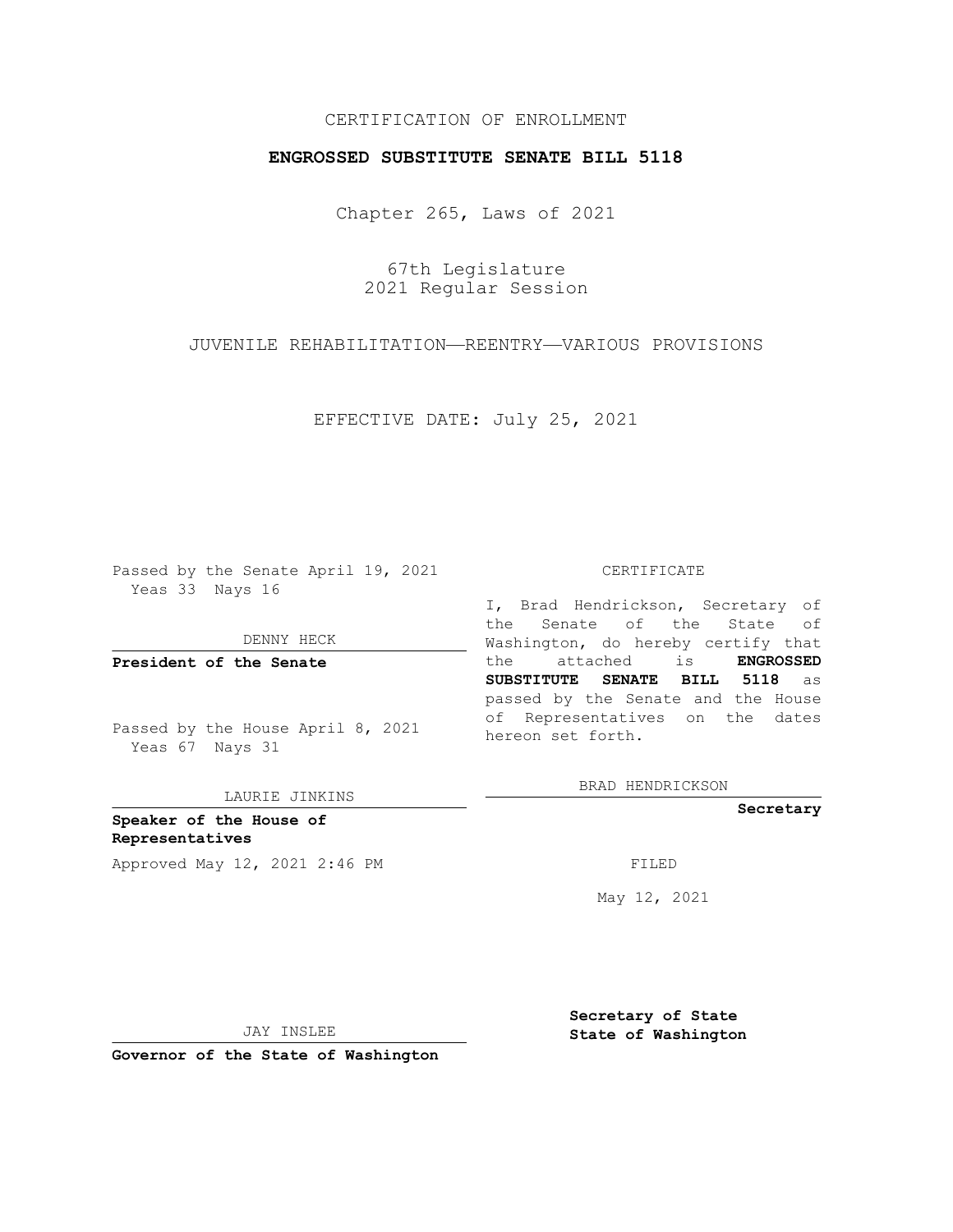### **ENGROSSED SUBSTITUTE SENATE BILL 5118**

AS AMENDED BY THE HOUSE

Passed Legislature - 2021 Regular Session

# **State of Washington 67th Legislature 2021 Regular Session**

**By** Senate Human Services, Reentry & Rehabilitation (originally sponsored by Senators Darneille, Das, Hasegawa, Liias, Mullet, Nguyen, Saldaña, and Wilson, C.)

READ FIRST TIME 01/25/21.

1 AN ACT Relating to supporting successful reentry; amending RCW 2 9.98.010; reenacting and amending RCW 36.70A.200; and adding a new 3 section to chapter 13.40 RCW.

4 BE IT ENACTED BY THE LEGISLATURE OF THE STATE OF WASHINGTON:

5 **Sec. 1.** RCW 9.98.010 and 2011 c 336 s 345 are each amended to read as follows:6

 (1) Whenever a person has entered upon a term of imprisonment in 8 a penal  $((\theta \cdot \hat{r}))$ , correctional, or juvenile rehabilitation institution of this state, and whenever during the continuance of the term of imprisonment there is pending in this state any untried indictment, 11 information, or complaint against the ((prisoner)) person, he or she 12 shall be brought to trial within ((one hundred twenty)) 120 days after he or she shall have caused to be delivered to the prosecuting 14 attorney and the  $((\text{superior}))$  court  $((\text{off-the-county}))$  in which the indictment, information, or complaint is pending written notice of the place of his or her imprisonment and his or her request for a final disposition to be made of the indictment, information, or 18 complaint ((: PROVIDED, That for)). The following time periods shall be excluded from the 120-day calculation: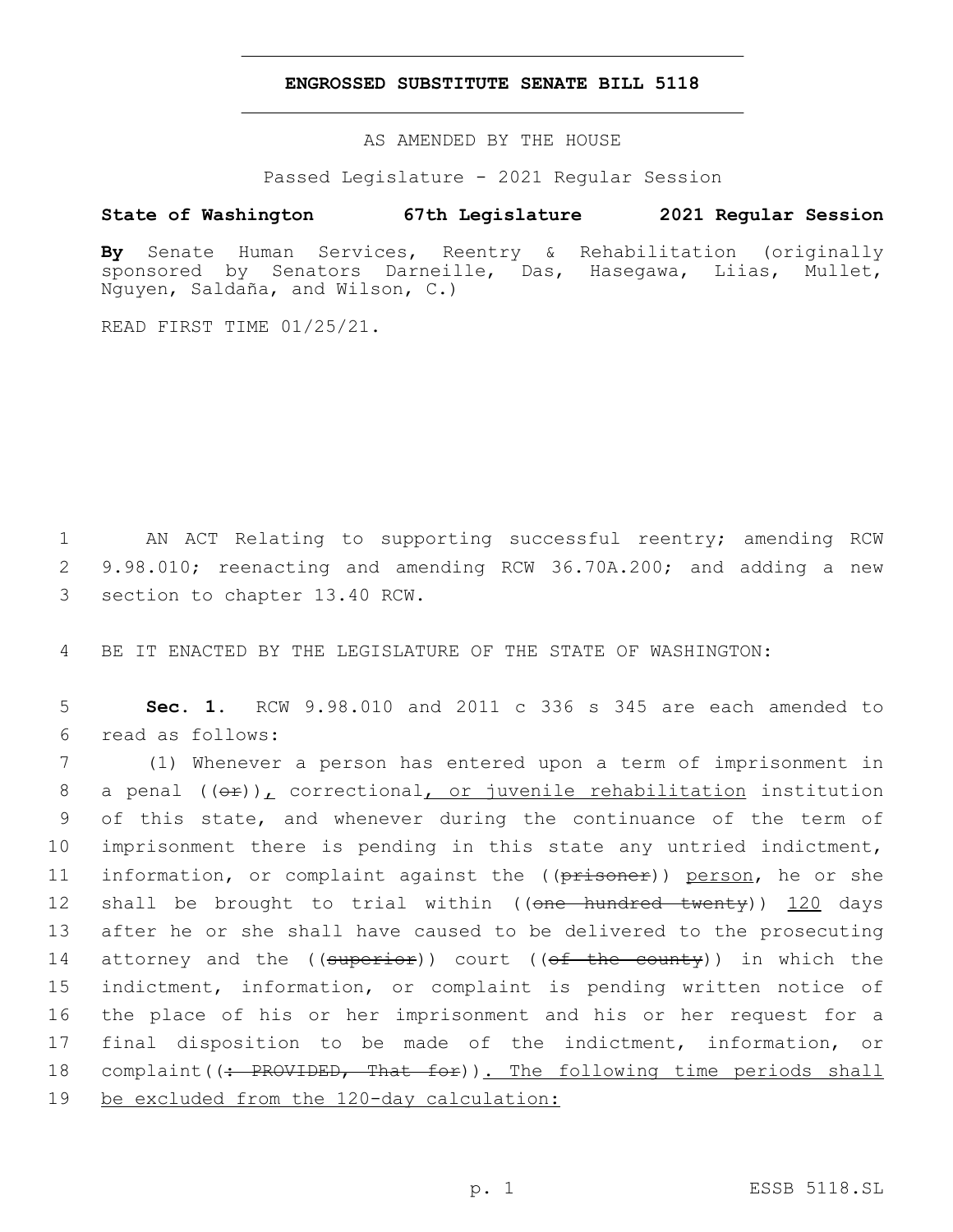(a) Arraignment, pretrial proceedings, trial, and sentencing on an unrelated charge in a different county than the court where the charge is pending; (b) Proceedings related to competency to stand trial on the pending charge, from the entry of an evaluation order to the entry of a court order finding the person competent to proceed; and (c) Time during which the person is detained in a federal jail or prison and subject to conditions of release not imposed by the state of Washington. 10 (2) The superintendent or the superintendent's designee who provides the certificate under subsection (4) of this section shall 12 inform any prosecuting attorney or court requesting transportation of 13 the person to resolve an untried indictment, information, or complaint of the person's current location and availability for 15 trial. If the person is unavailable for transportation due to court 16 proceedings in another county, the superintendent shall inform the

17 prosecuting attorney or court when the person becomes available for 18 transportation and provide a new certificate containing the 19 information under subsection (4) of this section.

20 (3) For good cause shown in open court, with the ((prisoner)) 21 person or his or her counsel ((shall have)) having the right to be 22 present, the court having jurisdiction of the matter may grant any 23 necessary or reasonable continuance.

24 (4) The request of the ((prisoner)) person shall be accompanied 25 by a certificate of the superintendent or the superintendent's 26 designee having custody of the ((prisoner)) person, stating the term 27 of commitment under which the ((prisoner)) person is being held, the 28 time already served, the time remaining to be served on the sentence, 29 the amount of good time earned, the ((time of parole eligibility)) 30 earned release date of the ((prisoner)) person, and any decisions of 31 the indeterminate sentence review board relating to the ((prisoner)) 32 person.

 $((+2+))$  (5) The written notice and request for final disposition referred to in subsection (1) of this section shall be given or sent 35 by the ((prisoner)) person to the superintendent or the superintendent's designee having custody of him or her, who shall promptly forward it together with the certificate to the appropriate 38 prosecuting attorney and superior, district, municipal, or juvenile court by certified mail, return receipt requested.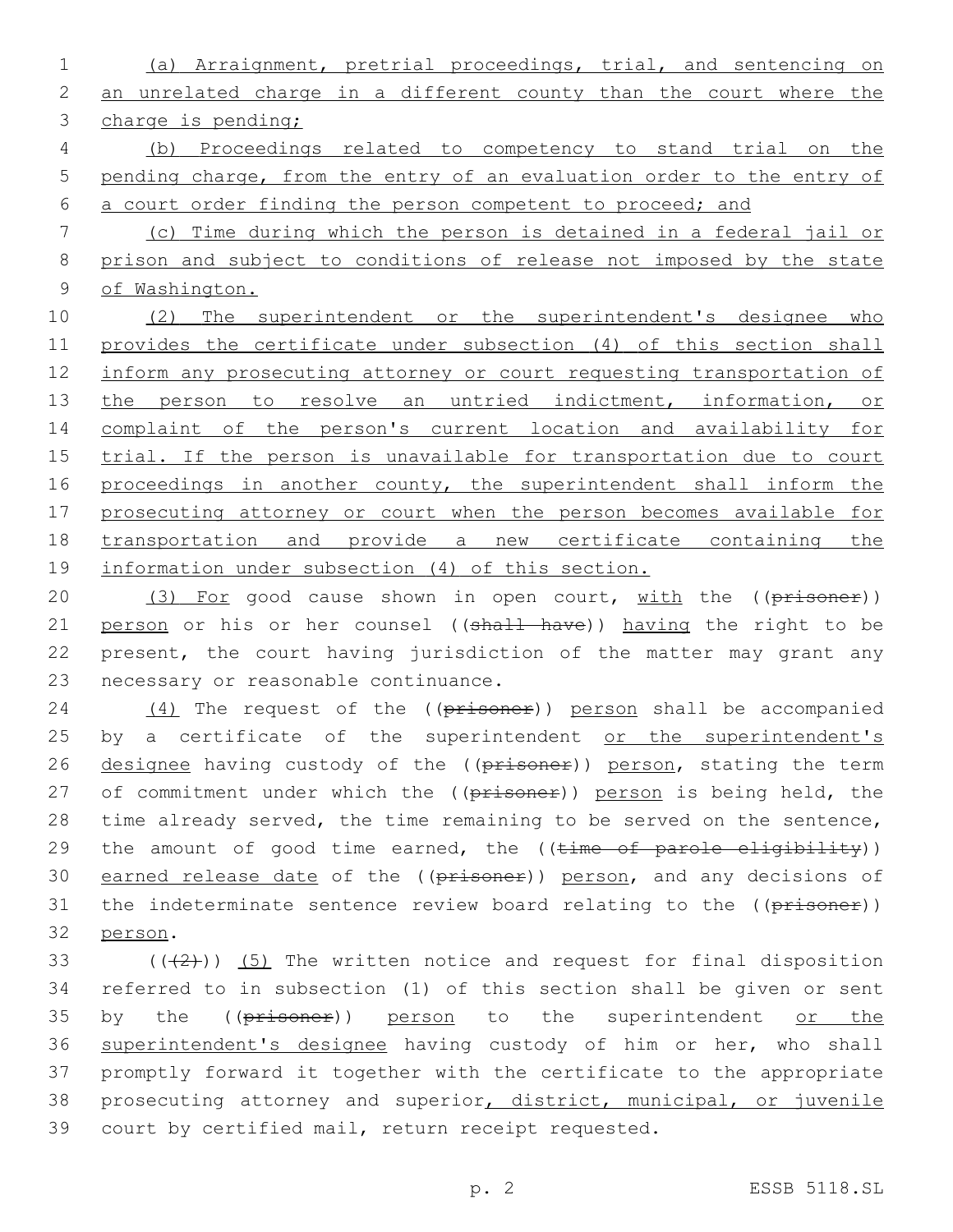1 (((43))) (6) The superintendent or the superintendent's designee 2 having custody of the ((prisoner)) person shall promptly inform him or her in writing of the source and contents of any untried indictment, information, or complaint against him or her concerning 5 which the superintendent or the superintendent's designee has knowledge and of his or her right to make a request for final 7 disposition thereof.

 $((+4))$   $(7)$  Escape from custody by the (( $p$ risoner)) person subsequent to his or her execution of the request for final disposition referred to in subsection (1) of this section shall void 11 the request.

 **Sec. 2.** RCW 36.70A.200 and 2020 c 128 s 1 and 2020 c 20 s 1027 are each reenacted and amended to read as follows:

 (1)(a) The comprehensive plan of each county and city that is planning under RCW 36.70A.040 shall include a process for identifying and siting essential public facilities. Essential public facilities 17 include those facilities that are typically difficult to site, such as airports, state education facilities and state or regional transportation facilities as defined in RCW 47.06.140, regional transit authority facilities as defined in RCW 81.112.020, state and local correctional facilities, solid waste handling facilities, and inpatient facilities including substance abuse facilities, mental health facilities, group homes, community facilities as defined in 24 RCW 72.05.020, and secure community transition facilities as defined 25 in RCW 71.09.020.

 (b) Unless a facility is expressly listed in (a) of this subsection, essential public facilities do not include facilities that are operated by a private entity in which persons are detained in custody under process of law pending the outcome of legal proceedings but are not used for punishment, correction, counseling, or rehabilitation following the conviction of a criminal offense. Facilities included under this subsection (1)(b) shall not include facilities detaining persons under RCW 71.09.020 (6) or (15) or 34 chapter 10.77 or 71.05 RCW.

 (c) The department of children, youth, and families may not attempt to site new community facilities as defined in RCW 72.05.020 37 east of the crest of the Cascade mountain range unless there is an equal or greater number of sited community facilities as defined in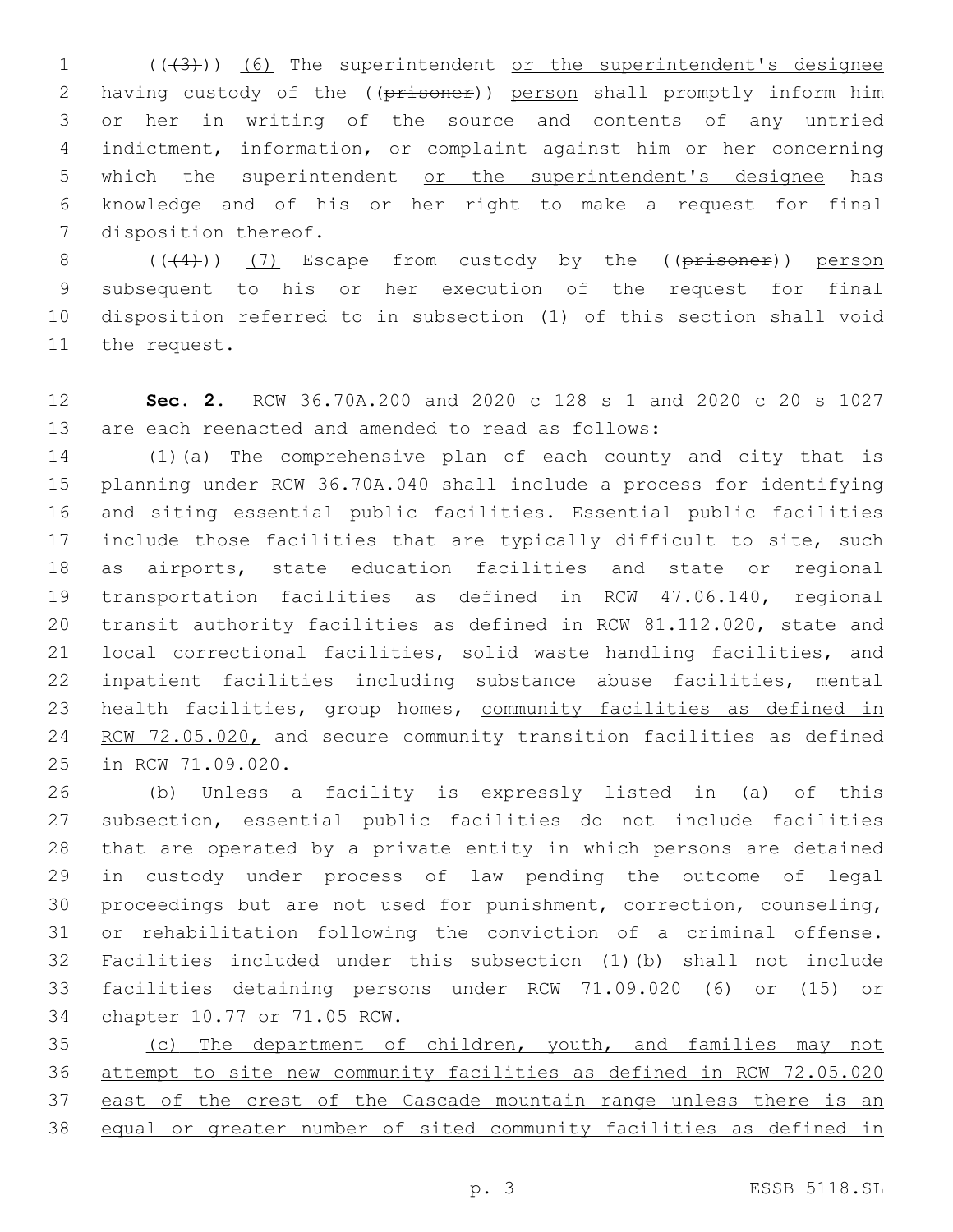RCW 72.05.020 on the western side of the crest of the Cascade

2 mountain range.

 (2) Each county and city planning under RCW 36.70A.040 shall, not later than September 1, 2002, establish a process, or amend its existing process, for identifying and siting essential public facilities and adopt or amend its development regulations as necessary to provide for the siting of secure community transition facilities consistent with statutory requirements applicable to these 9 facilities.

 (3) Any city or county not planning under RCW 36.70A.040 shall, not later than September 1, 2002, establish a process for siting secure community transition facilities and adopt or amend its development regulations as necessary to provide for the siting of such facilities consistent with statutory requirements applicable to 15 these facilities.

 (4) The office of financial management shall maintain a list of those essential state public facilities that are required or likely to be built within the next six years. The office of financial management may at any time add facilities to the list.

 (5) No local comprehensive plan or development regulation may preclude the siting of essential public facilities.

 (6) No person may bring a cause of action for civil damages based on the good faith actions of any county or city to provide for the siting of secure community transition facilities in accordance with this section and with the requirements of chapter 12, Laws of 2001 2nd sp. sess. For purposes of this subsection, "person" includes, but is not limited to, any individual, agency as defined in RCW 42.17A.005, corporation, partnership, association, and limited 29 liability entity.

 (7) Counties or cities siting facilities pursuant to subsection (2) or (3) of this section shall comply with RCW 71.09.341.

 (8) The failure of a county or city to act by the deadlines established in subsections (2) and (3) of this section is not:

 (a) A condition that would disqualify the county or city for grants, loans, or pledges under RCW 43.155.070 or 70A.135.070;

 (b) A consideration for grants or loans provided under RCW 43.17.250(3); or37

 (c) A basis for any petition under RCW 36.70A.280 or for any 39 private cause of action.